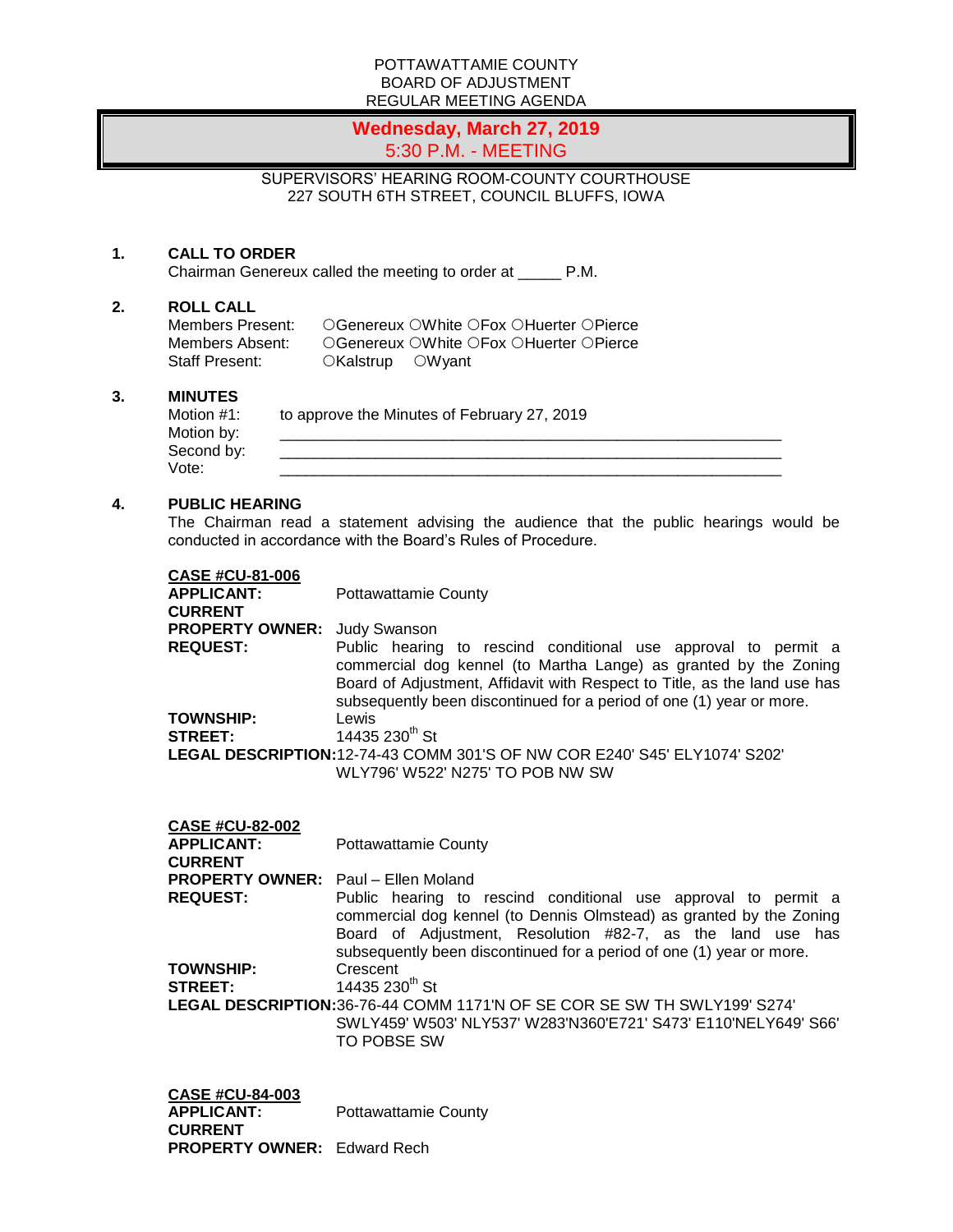| <b>REQUEST:</b>                      | Public hearing to rescind conditional use approval to permit a<br>commercial dog kennel (to Marion – Norma Moss) as granted by the<br>Zoning Board of Adjustment, Resolution #84-7, as the land use has<br>subsequently been discontinued for a period of one (1) year or more. |
|--------------------------------------|---------------------------------------------------------------------------------------------------------------------------------------------------------------------------------------------------------------------------------------------------------------------------------|
| <b>TOWNSHIP:</b>                     | Hazel Dell                                                                                                                                                                                                                                                                      |
| <b>STREET:</b>                       | 25839 195 <sup>th</sup> St                                                                                                                                                                                                                                                      |
|                                      | LEGAL DESCRIPTION: 17-76-43 E of RD NE NW                                                                                                                                                                                                                                       |
| <b>CASE #CU-86-003</b>               |                                                                                                                                                                                                                                                                                 |
| <b>APPLICANT:</b><br><b>CURRENT</b>  | Pottawattamie County                                                                                                                                                                                                                                                            |
| <b>PROPERTY OWNER:</b> Tina Canfield |                                                                                                                                                                                                                                                                                 |

**REQUEST:** Public hearing to rescind conditional use approval to permit a commercial dog kennel (to Victor Abbott) as granted by the Zoning Board of Adjustment, Resolution #86-11, as the land use has subsequently been discontinued for a period of one (1) year or more. **TOWNSHIP:** Washington **STREET:** 35719 Idlewood Rd **LEGAL DESCRIPTION:**1-75-41 PT NW NE COMM 1422'W NE COR SECT 1 TH S660' W675.3' N660.9' E640.7' TOPOB

| <b>CASE #CU-86-004</b> |                                                                                                                                                                                                                                                                             |
|------------------------|-----------------------------------------------------------------------------------------------------------------------------------------------------------------------------------------------------------------------------------------------------------------------------|
| <b>APPLICANT:</b>      | <b>Pottawattamie County</b>                                                                                                                                                                                                                                                 |
| <b>CURRENT</b>         |                                                                                                                                                                                                                                                                             |
|                        | <b>PROPERTY OWNER:</b> Timothy - Lindsay Gatewood                                                                                                                                                                                                                           |
| <b>REQUEST:</b>        | Public hearing to rescind conditional use approval to permit a<br>commercial dog kennel (to Charles Canapp) as granted by the Zoning<br>Board of Adjustment, Resolution #86-13, as the land use has<br>subsequently been discontinued for a period of one (1) year or more. |
| <b>TOWNSHIP:</b>       | <b>Norwalk</b>                                                                                                                                                                                                                                                              |
| <b>STREET:</b>         | 28305 Mahogany Rd                                                                                                                                                                                                                                                           |
|                        | LEGAL DESCRIPTION:14-76-42 PT NW1/4 COMM 742.4W OF NE NW-TH S640' SLY1568.9'                                                                                                                                                                                                |
|                        | W300' NLY1568.9' N640' E300' TO POB                                                                                                                                                                                                                                         |

| <b>CASE #CU-87-003</b>                      |                                                                                                                                                                                                                                                                                                                |
|---------------------------------------------|----------------------------------------------------------------------------------------------------------------------------------------------------------------------------------------------------------------------------------------------------------------------------------------------------------------|
| <b>APPLICANT:</b><br><b>CURRENT</b>         | <b>Pottawattamie County</b>                                                                                                                                                                                                                                                                                    |
| <b>PROPERTY OWNER: Diana Cooper</b>         |                                                                                                                                                                                                                                                                                                                |
| <b>REQUEST:</b>                             | Public hearing to rescind conditional use approval to permit a<br>commercial dog kennel (to Wendell - Barbara Thomas) as granted by<br>the Zoning Board of Adjustment, Resolution #87-5 and Resolution #88-<br>21, as the land use has subsequently been discontinued for a period of<br>one (1) year or more. |
| <b>TOWNSHIP:</b>                            | Hazel Dell                                                                                                                                                                                                                                                                                                     |
| <b>STREET:</b>                              | 22301 Road L-34                                                                                                                                                                                                                                                                                                |
| <b>LEGAL DESCRIPTION: Cooper Acres Lt 1</b> |                                                                                                                                                                                                                                                                                                                |

| <b>CASE #CU-87-006</b><br><b>APPLICANT:</b><br><b>CURRENT</b> | <b>Pottawattamie County</b>                                                                                                        |
|---------------------------------------------------------------|------------------------------------------------------------------------------------------------------------------------------------|
|                                                               | <b>PROPERTY OWNER:</b> Richard Jr – Joyce Hardesty                                                                                 |
| <b>REQUEST:</b>                                               | Public hearing to rescind conditional use approval to permit a<br>commercial dog kennel (to Richard Hardesty Sr) as granted by the |